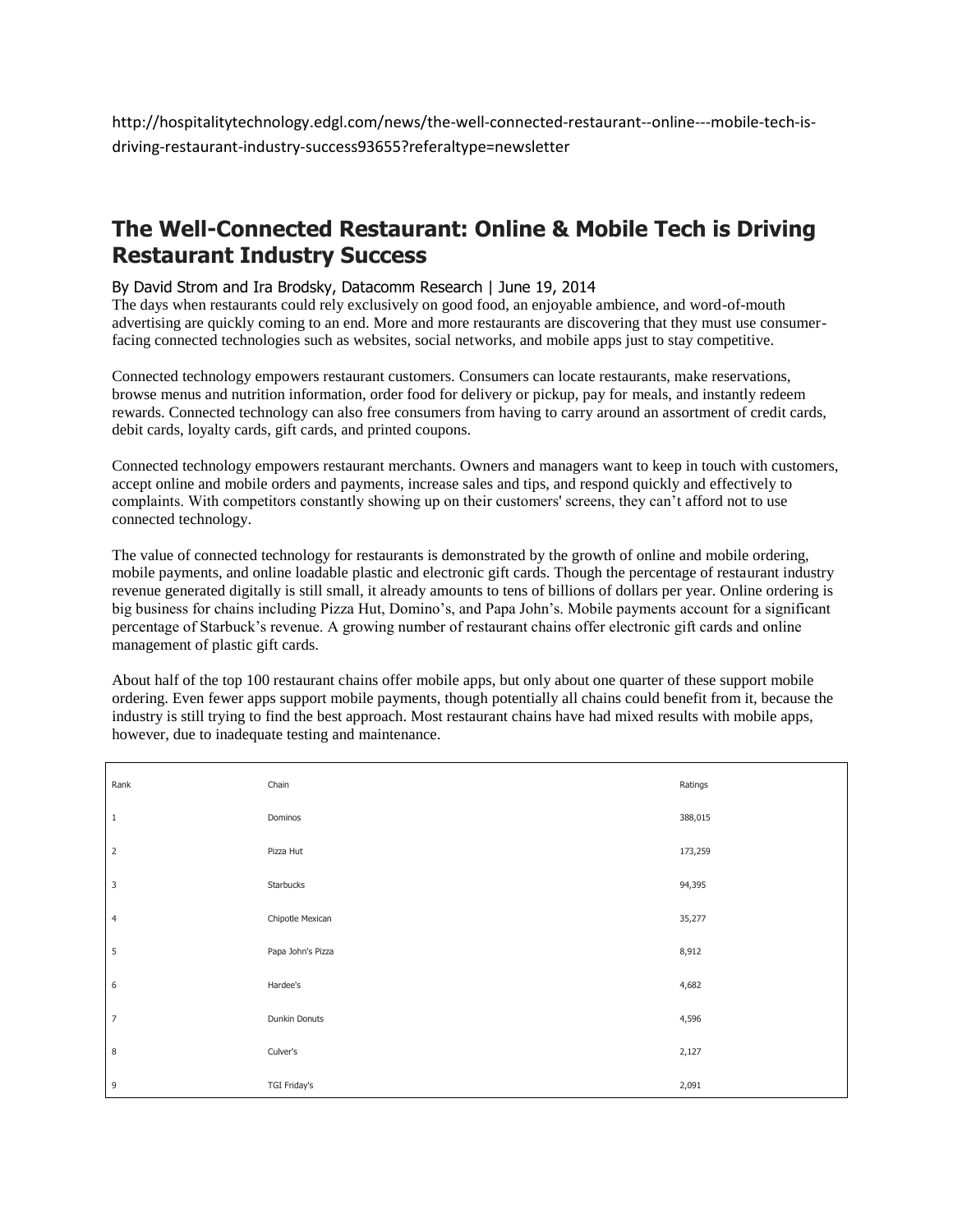| 10 | In-N-Out Burger           | 1,959 |
|----|---------------------------|-------|
| 11 | 7-Eleven                  | 1,878 |
| 12 | Five Guys Burgers & Fries | 1,865 |

*The twelve most popular restaurant chain mobile apps based on the number of customer ratings in the iTunes and Google Play stores (January, 2014).*

There are big differences in the information content, functionality, and overall quality of the top restaurant chain websites. We concluded that rather than use special mobile sites, restaurants should use responsive website designs to ensure their websites work well with the full range of devices and screen sizes.

Social media is a powerful new channel for interactive advertising and market research. Again, restaurant chains have so far had mixed results. Restaurant chains must do more than just pile up "likes" and "followers." Chains that do a better job allocating social media resources, monitoring how people respond, and fine-tuning their social media programs will enjoy the greatest success.



As our forecast shows, online and mobile ordering, online loadable plastic and electronic gift cards, and mobile payments will all grow significantly over the next several years:

*Forecasted digital business for the U.S. restaurant industry, 2013 – 2019 (in billions of U.S. dollars)*

Some of the most disruptive innovation is taking place this year. Chili's and Applebee's are deploying table tablets for ordering select items, paying at the table, and playing games for a small fee. These solutions take some getting used to, but once customers experience paying at the table they are unlikely to go back to the old methods.

Restaurant chains' adoption of connected technology is leading the way for the entire retail industry. Restaurant are